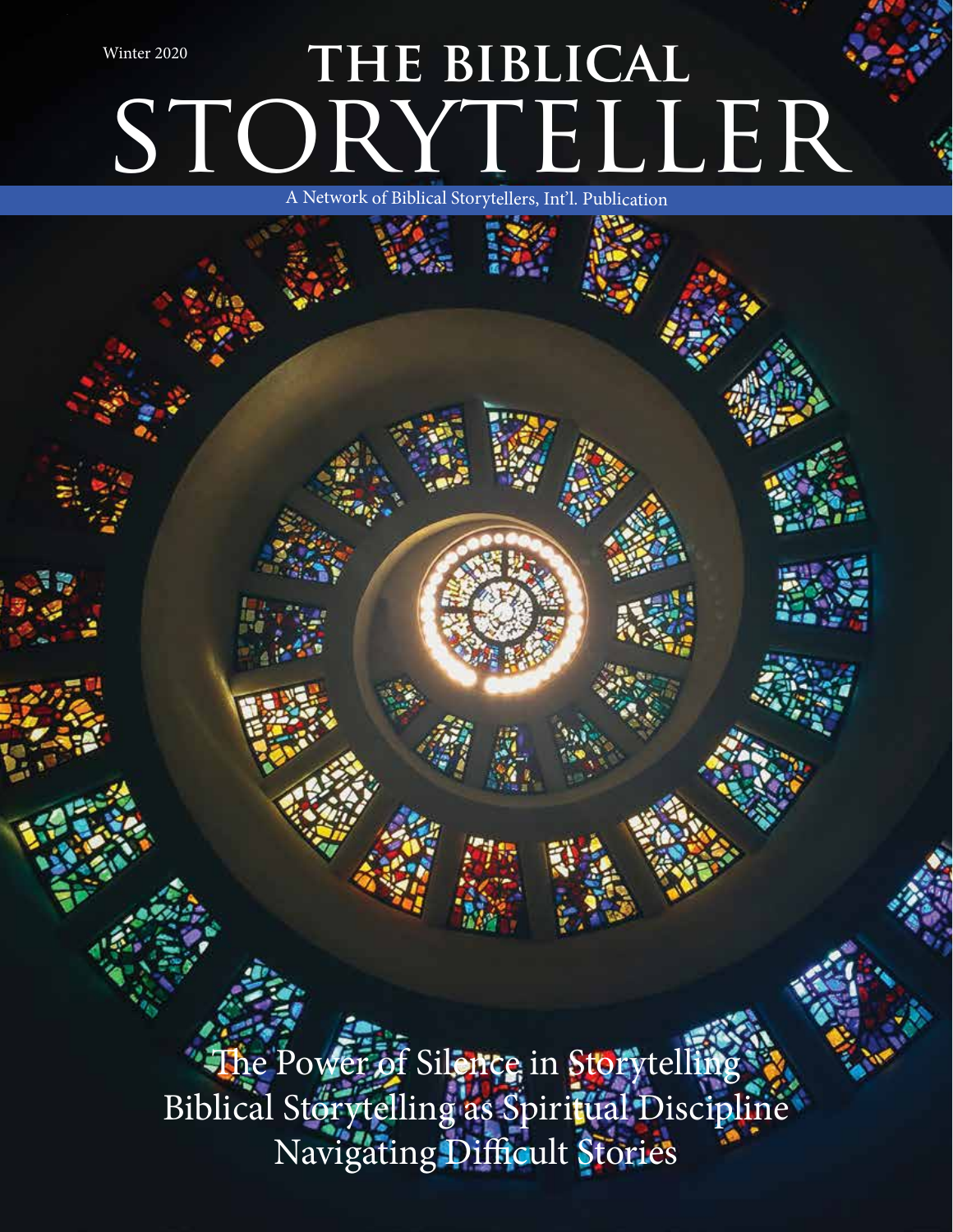# Have Fun Celebrating the Bible's Stories!

Build New Skills for Ministry

**Find Deep Renewal** 

Enjoy Great, Hands-On Workshops

Tell Biblical Stories and Meet Biblical Storytellers from Around the Country and the World!

2020 Festival Gathering of Biblical Storytelling July 29 - August 1, 2020 in Dayton, Ohio Register online at www.nbsint.org Pre-Conference Event July 28: "A Widows Tale" Retreat

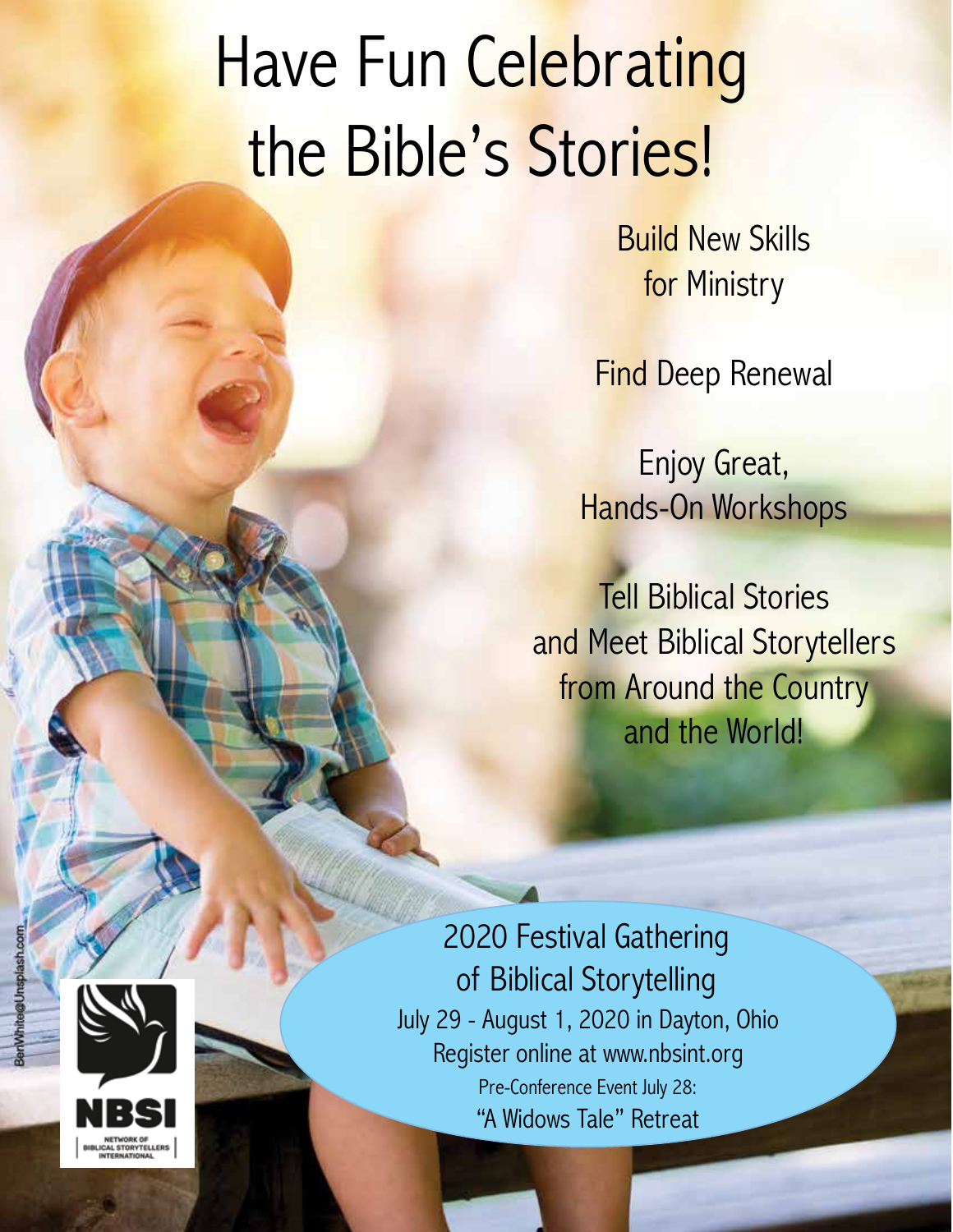### THE BIBLICAL STORYTELLER

The Biblical Storyteller is a publication of the Network of Biblical Storytellers, Int'l., an ecumenical, international, non-profit organization of scholars, clergy, and laity whose mission is to encourage everyone to learn and tell biblical stories. We provide and develop resources for telling biblical stories through audio, video, and computer technologies as well as telling them face-to-face.

*The Biblical Storyteller* **is a benefit of NBSI membership. Memberships may be purchased online:** 

#### **www.nbsint.org**

**Network of Biblical Storytellers, Int'l 1100 W. 42nd St., Suite 160 Indianapolis, IN 46208**

Donna Marie Todd, Editor, NC www.donnamarietodd.com

Ellen Handlin, NBS Coordinator nbs@nbsint.org .1-800-355-6627

Linda Schuessler, TN Copy Editor & Proofreader Pam Faro, CO Copy Editor & Proofreader

#### **OFFICERS**

*Founder* Dr. Tom Boomershine, OH *President* Rev. Dr. Timothy Coombs, NY *Vice President* Simone Rollings, MD *Treasurer* Rev. Dr. Dina Ferguson, CA

Cover Photograph by Matthew T Rader@unsplash.com



### but now it's time to actually try it in your home church because...

### **Reason Two It brings the Bible to life.**

**Reason One Because Jesus did it.**  Seriously. That's a pretty compelling reason. He was a master storyteller and you've probably paid lip service to that at some point in your ministry (privately or in the pulpit)

Really, it does! When you watch a Bible story told by heart you enter that story. And when you enter that story, real flesh and blood people living real lives appear before you. These people have problems and joys and passions and sin just like the people in your pews. When you tell a Bible story by heart, people can see themselves. You hold a mirror up to your congregation. That's pretty powerful.

### **Reason Three It's not boring.**

Hearing the Bible read from the lectern like a) last week's grocery list or b) some epic poem is either 1) boring or 2) preachy.

### **Reason Four Storytelling Has Action**

We expect action these days. The presence of television and computers in every aspect of our daily lives has addicted us to action and emotion! The news is built on tragedy and emotional response. We're living in gladiator times again. Watched any NFL or World Wrestling lately? Biblical storytelling puts action, movement, and



**7 Reasons You Should Commit** 

**to Using Biblical Storytelling**

emotion into your worship and Christian education.

### **Reason Five Youth Love It!**

Those kids in your youth group? Guess what? They play video games that let them interact with powerful story lines and grab a character and participate. Oooo! Wait! If you teach them biblical storytelling they can do that at church, too!

### **Reason Six Kids Love It!**

Why aren't kids coming to Sunday School anymore? Can you say BORING? (Yep. There's that word again.) Not relevant? Our kids are going to school knowing that other kids died at a school that week. If you think our kids don't know the dangers of our society you are kidding yourself. The Bible's stories are filled with dangerous situations and God's powerful interventions.

#### **Reason Seven It Will Make Church More Meaningful**

Biblical storytelling can impact and enhance almost every aspect of your church's worship, education, and outreach. Recommit to bringing the Bible to life in your congregation!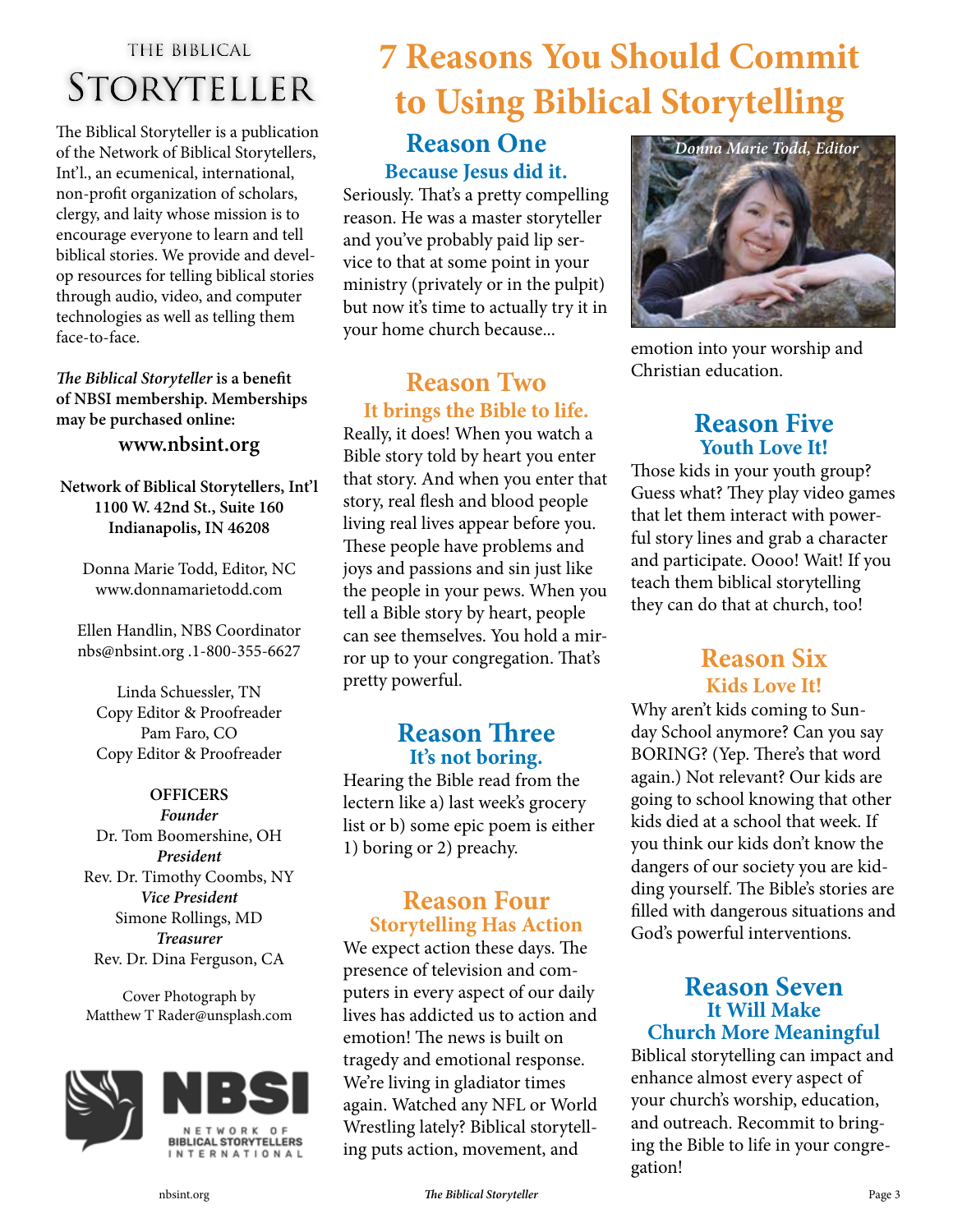# The Power of Silence in Storytelling

by NBSI Seminar Member and Storyteller Pam Faro

A few years back, folks started telling me I should teach a workshop on using silence in storytelling. For a long time I've received positive comments from audiences on how effective they find pauses and silences that are often a part of my storytelling…and I have for many years taught workshops on different aspects and applications of the art…but to teach silence in storytelling? My initial reaction was, "'I have no earthly idea how to teach that! It just happens."

So let me tell you a little story: About 20 years ago I was considering (yet again) going to seminary. As part of my discernment process, my then-pastor invited me to our area's weekly text study in which the Lutheran pastors meet to discuss the coming Sunday's lectionary texts (Lutherans generally follow the Revised Common Lectionary for weekly worship). I gratefully became a regular attendee, diving into the exploration of the biblical texts, discussing theology, applications, stories, current events, relationships, and more, all with the hope of clarifying my thoughts and plans regarding seminary.

And then…there I met Keith, the man who is now my husband! That was an unsought, unexpected, yet entirely welcome unintended consequence of my having committed myself to participating in the pastors' text study. And that's a pretty good analogy for how and

> **SİLENCİ** Sİ US PLAU

When your words are paused, it is your body that carries the story in the silence...

why "silence" shows up in my storytelling!

To be honest, I don't "plan to put in silence" – it happens as a result of pursuing other story-preparation concerns; but the encouragement to teach it kept coming, so I finally

sat myself down to see if I could figure out how. As I reflected on my stories, I focused on places in certain stories that had evolved to pretty much always include a notable pause, and I sought to analyze what it is I do that leads to not only "silence," but what I understand from others to be truly effective silence – that draws in, or delights, or otherwise moves listeners.

Occanbiggshort@unsplash.com

I eventually discerned that I develop and draw upon three foundational elements that combine to create those commented-upon effective pauses in my storytelling, each element as important as the legs of a three-legged stool.

For developing "effective use of silence" in storytelling, these are the ingredients:

• Internal imagery: The more detailed, more abundant, and richer internal imagery you can develop for any given story will invite and enable you to live and communicate your story the best that you can; it will be more engaging for you and for your audience. Whether you do the basic exercise of imagining each of the five physical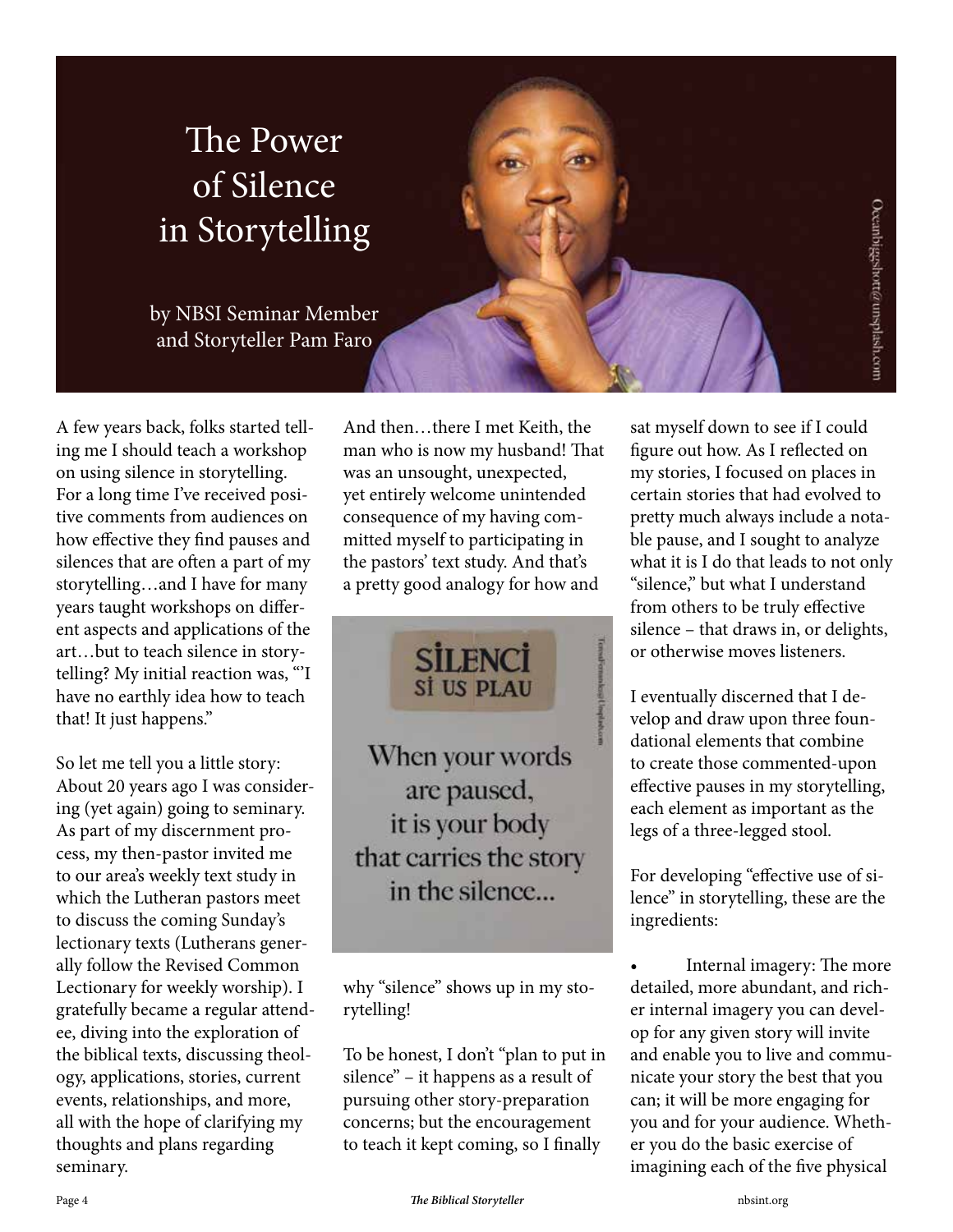senses into a given story, or delve more deeply into full and detailed imagery work, this is crucial for enabling and welcoming effective pauses in a story.

• Physicality: Preparation and confident use of your body (the storyteller's instrument) seems so basic. It is! Even just some stretching and a bit of deep breathing before you rehearse, and before you perform, provides benefits in terms of having your telling instrument ready. You might think that your voice is your instrument—but it's your whole body, actually. Your body produces your voice and also carries the myriad of non-voiced oral language nuances that are part of human communication. Whatever you can do to develop comfort and confidence in your physical expression will contribute to your ability to embody and communicate the internal imagery you carry for any story. When your words are paused, your body carries the story in the silence – whether grand gestures and movement around the room, or subtleties like the lift of an eyebrow or the tensing of your posture.

• Awareness of your audience: Paradoxically, the more you enter into your story's imagery, the more you must also keep an awareness of your audience. Otherwise, you're in danger of just giving a monologue – whereas storytelling is a reciprocal experience. This becomes important in regard to "silence" in your storytelling as you learn to sense how the audience is responding to that silent part of the story – and you can develop the sense in some cases of how long it's effective to perhaps stretch the silence before returning to voicing the words of the story. Or, particularly if it's a potentially humorous

moment, you might engage the audience with additional gesture or direct eye contact. It all comes from the combination of story imagery, willingness to embody, and sense of your audience.

As I tell my students/coachees: Our responsibility is to share the story with our listeners, not just recite it for ourselves. This impacts everything from how we position ourselves (can they see us?), to making sure we're articulate and loud enough for them to actually hear/understand the words we speak, to working with the silences that may appear in a story so that the audience can enter into them with us. (This can also keep listeners from growing anxious thinking that you may have forgotten what's next and that's why you're pausing, by having your physicality engaged so that they can see – consciously or subconsciously – that the silence is carrying the story and is part of it, rather than an intrusion because the teller forgot something!) Don't be afraid of having pause, as long as you use it for the benefit of audience and story.

I once had some serious criticism from a workshop participant who was thoroughly disappointed that I didn't teach more specific "howto's" such as identifying spots in a story to put in some silence.

Sorry, but that really is putting the cart before the horse. Effective silence in storytelling – at least that which I practice and that folks ask me to teach – comes organically from spending effort and time with the foundational practices.

**PRE-CONFERENCE EVENT July 28, 2020 9:30-4:30**

# A Widows Tale Retreat



fun, food, laughter, fellowship, and stories

A unique healing retreat for women who have lost their spouse



with Donna Marie Todd, Certified Grief Recovery Specialist® and author of *Navigating Loss*

REGISTER ONLINE nbsint.org/a-widows-tale-retreat/ \$197 includes lunch and take-home workbook *continued on page 6*

nbsint.org **The Biblical Storyteller**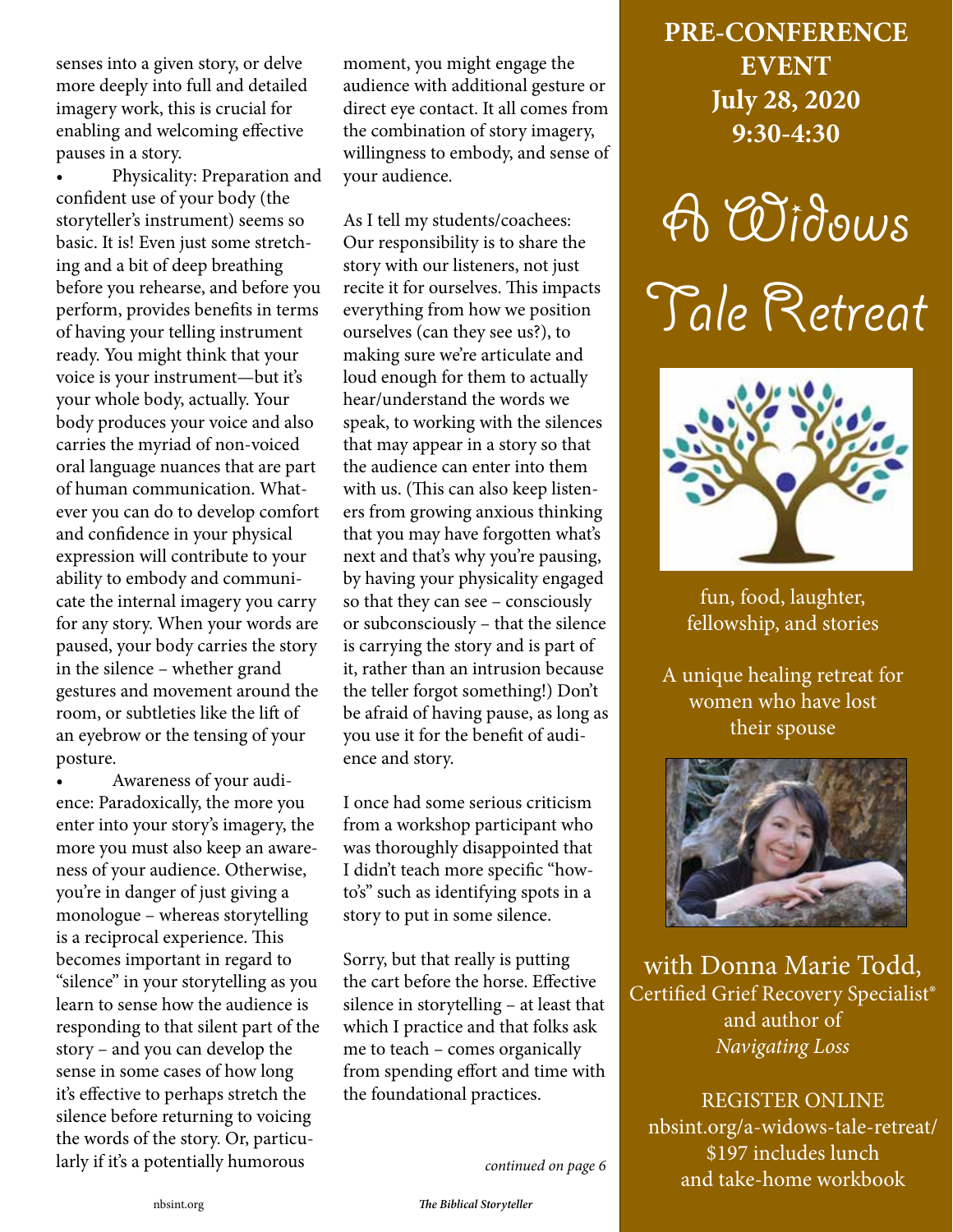#### *continued from page 5*

It's true that when I coach, yes, I've at times said "take some time, pause there," but we've likely been working with the foundations, and some reasons in a coaching situation have been:

to give listeners time for transition, as the teller transitions (e.g., a passage of time; changing and/or dwelling in the emotion; a shift in scene or attitude)

allowing the teller to mime some aspect of the action/character

driven by the emotion of the moment, from the imagery of the story.

All of this is born from the story's action and imagery, not because one should "put in silence." It's always born from the story: to serve the story, and the listeners, and the teller.

Some examples from my own storytelling:

# *Ruth 3*

When Ruth goes to the threshing floor to meet up with Boaz, when I tell it, there is quite a long pause of silence as I almost mime/act out the scene, embodying the character of Ruth as she waits and watches and then moves stealthily.

# *Mark 15*

"And then…they crucified him." I look up, and my head gesture, eye direction, breathing, and expression on my face all invite the audience to envision the terrible scene as well. At that point I'm the storyteller, not one of the story's characters: it is my own perspective into which I invite the audience, giving them time for their own imagery and emotions.

*Matthew 2* 

I use a long silence and body language that's difficult to capture with written words, for the heartrending transition between Rachel weeping and "When Herod had died, an angel appeared to Joseph in Egypt." When telling the story, I myself am unable to just move along with those next words, having just expressed my internalization of mothers shrieking for their children because they have been slaughtered… I need the time/ pause to gather myself, and the audience needs it as well, and I give it to them. But I am not just pausing—I am raising my index finger…how you might do when you have something to say but are not yet ready or capable of speaking it…swallowing and slowly raising my head, perhaps shaking it, with incredulity, from side to side… gathering my thoughts, emotions, the physical ability to speak… It's a long, needed pause to gather myself —and to allow the audience to do so.

Immersion in your story's imagery —sights, sounds, emotions, textures, scents, etc.—will deepen your telling. Combined with embodying that imagery and attending to the audience, periods of effective silence may organically become part of a given story.

A closing analogy: Imagine you have acquired a wooden table that needs some work to look good. You could choose a favorite paint color and brush it on, and that might be sufficient and pleasing enough for



you. Or, you could go through the longer process of refinishing—the work of stripping, sanding, staining (there are additional intermediate steps, but this list will work for us), and so end up with an arguably more deeply beautiful piece.

Not unlike committing to a refinishing process to bring out the true beauty of the wood, committing to the three-way foundation of 1) developing your internal imagery of a story, 2) embracing and developing your physicality, and 3) being attuned to your audience, can produce a truly fine result. It will sometimes translate into the presence of effective silence in your story—silence that is not just absence of sound and passage of time, but silence that truly carries the story for your audience.

*Pam Faro (MDiv) has performed and taught storytelling across the US and beyond for 32 years. She believes that more than ever before we need the sharing of stories that can cross divides, and the sharing of the storytelling experience that creates relationship and forms community.*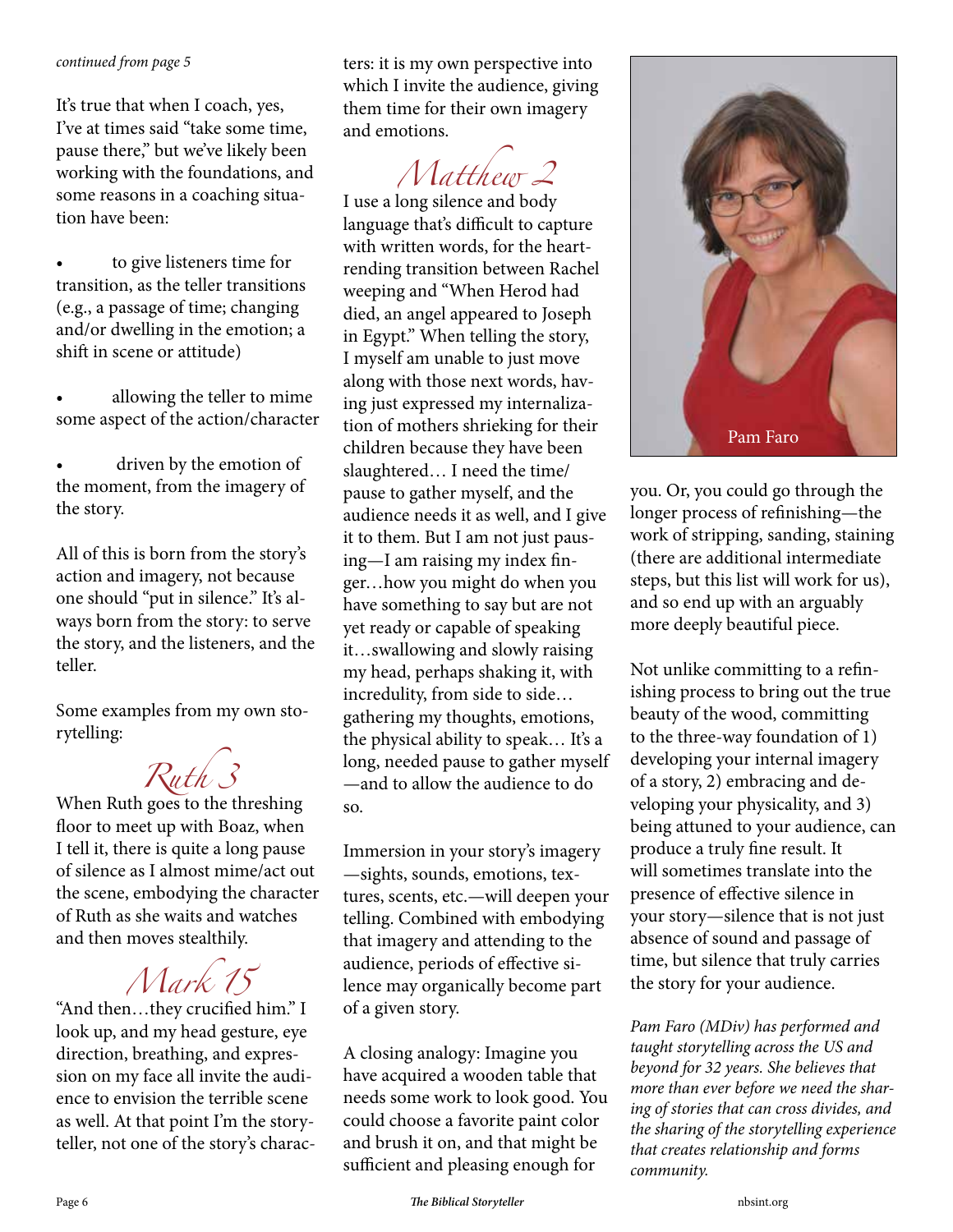### Biblical Storytelling as Spiritual Pilgrimage

An NBSI International Contribution by Jeffrey Lawrence, Australia

Alan Alda once said that to listen "is to allow the other person in, and to allow yourself to be changed by the other." To tell someone's story you must first listen to their story, listen to their heart and for the heart of their story. To tell the Triune God's story one must listen to God, for the heart of God and the heart of God's story as our Triune God tells you God's own story.

I think that to listen to God in the heart is to allow the Triune God in and to be changed (inside out-metanoia) by God. As the prayer "Original Light" of David Morrison evokes; "O Lord, no one can see your face and live, but none of us can live unless we see your face. Let me see your face and die; and it will no longer be I who live, but Christ Jesus who lives in me."

The piety and skill in learning and telling a story of God from the Bible is a blessing. The purifying process (Is 6:7) of learning and telling God's story, such that our listeners know the heart and presence of God, and can touch the word made flesh (Mt 9:20) is profound. I remember Dennis Dewey's formative words early in my storytelling service; "Biblical Storytelling

is a spiritual discipline that entails engagement with the stories of the scriptures by first committing them to the deep memory of the heart and then embodying them in a lively telling as a sacred performance … and deeply internalized, remembranced, and embodied."

The spiritual disciplines and preparation we do to learn a biblical story are a spiritual pilgrimage deep into that scripture. The storytelling craft can make us good practitioners, but only by living out the sacred disciplines of the spiritual life, of pilgrimage and prayer, in the Holy Spirit, can it become holy. The compelling sacred work that takes us on pilgrimage into the heart of our Triune God, i.e., into the Holy of Holies is in living with and linking personally with the story, and the God of the story.

Near the end of his life John wrote his epistles and he starts by remembering someone that "He has heard, seen with his own eyes, watched and touched, the word who is life, this is my story, I want to tell you his story to make my own joy complete so you can join in the same life I have in union with God!" These words form a foundation of

my service as one of God's apprenticed storytellers.

So, when I began telling and praying Jesus' prayer of John 17, my preparation, my pilgrimage had to include asking Jesus to "teach me to pray" his prayer from the heart as he prayed it, and asking the Holy Spirit to remind me of Jesus' heart and mind. I know of no other way to internalize the story and embody it in a sacred telling it from the heart. When I work internally with Isaiah (6:5) and Jeremiah (20:7) I must accept being "seduced," "overpowered," and "ruined" if others are to meet this same exquisite lover and Lord in my telling of God's story, so that they feel the desert pilgrimage of the heart into the cloud of God's presence and the heart of

God's story. Each time I prepare a story I must first ask God to tell me God's story, "Lord, let it be your story, not mine."



*Jeff, 'The Storycatcher," is a member of NBS Australia and has served as a biblical storyteller since 1999. He is a pastor and spiritual director.*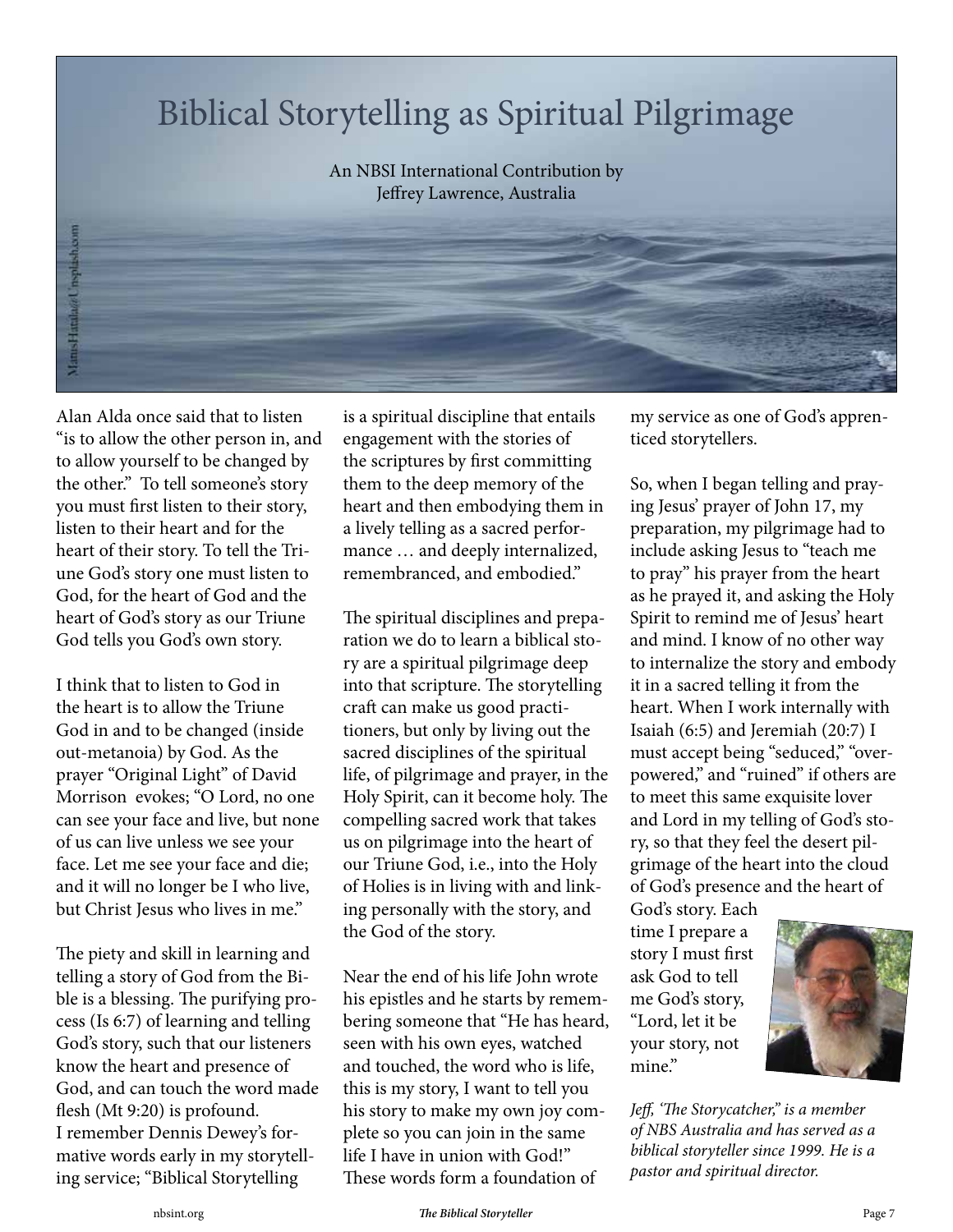

#### AN INTRODUCTION

Rev. Sarah Agnew, PhD a storyteller-poet-minister, has been Minister in placement with Canberra Central Parish on Ngunnawal land, in the Uniting Church in Australia since January 2018. Before this, she lived in Edinburgh, Scotland, for three years while undertaking a PhD in New Testament Language, Literature, and Theology. Sarah lived all her life before that in Adelaide, Australia, on Kuarna land. Sarah has published several poetry collections, the latest *Hold Them Close* with Resource Publications in 2018; she has also published liturgy with Wild Goose Publications, *Seasons of the Spirit*, and her blog, *praythestory. blogspot.com*. Sarah has been a member of the NBS Scholars Seminar since 2015, and particularly enjoys the work we are doing with translations for performance in recent years. She also blogs at *sarahtellsstories.blogspot.com*.

*Q. Sarah, your three-part keynote will lead us through a process as biblical storytellers of entering the story, praying the story, and living the story. Your poetic voice is already present in the theme (God's Story: It's Ours for the Telling) and in each keynote's title. The first keynote, entering the story, will focus on Embodied Performance Analysis, a* 

*new method for biblical scholarship. This work was undertaken during your PhD thesis at the University of Edinburgh, in Scotland. Tell us a bit about this method and how you came to develop it.*

A. Thank you, Donna Marie, for your affirmation of my poetic voice. I am very much a poet, as a storyteller. I had noticed that when I was internalizing the biblical stories to tell them, as is our way in the Network, my emotional responses, my body's movements, and my relationship with my audience (or congregation) were showing me meaning in the compositions. I was intrigued, and wanted to learn more. So I became my own subject for research as I chose a portion to embody and perform (the letter to the Romans), and paid attention to each step in my process in order to understand. I undertook inter-disciplinary research in such areas as philosophy, social psychology, and theatre studies, among other fields, to understand how humans make meaning, how we interpret our surroundings and the events of our lives. A lot of biblical interpretation demands of the interpreter a certain distance, and objectivity

and rationality that to some extent are helpful; but in light of the fullness of human meaning-making this approach is incomplete. We —usefully and accurately—interpret the world with our physical, sensory self, with our emotional, intuitive instincts, and as part of the complex systems of our relationships and communities. So why do we ignore these processes of meaning-making when we engage with the biblical story, the foundational stories of our faith that shape our whole lives? I hope that the method I have developed will take an interpreter from hearing and responding to the Bible, to bringing those responses into conversation with more objective scholarly engagement, then to embodied performance and reflection on the performed interpretation so as to provide more complete engagement and meaning-making with the Bible.

*Q. Sarah, you call entering the story an "invitation." Will you say more about how you feel God calls us into stories as biblical storytellers?*

A. I think it is more fundamentally that God calls us into stories, into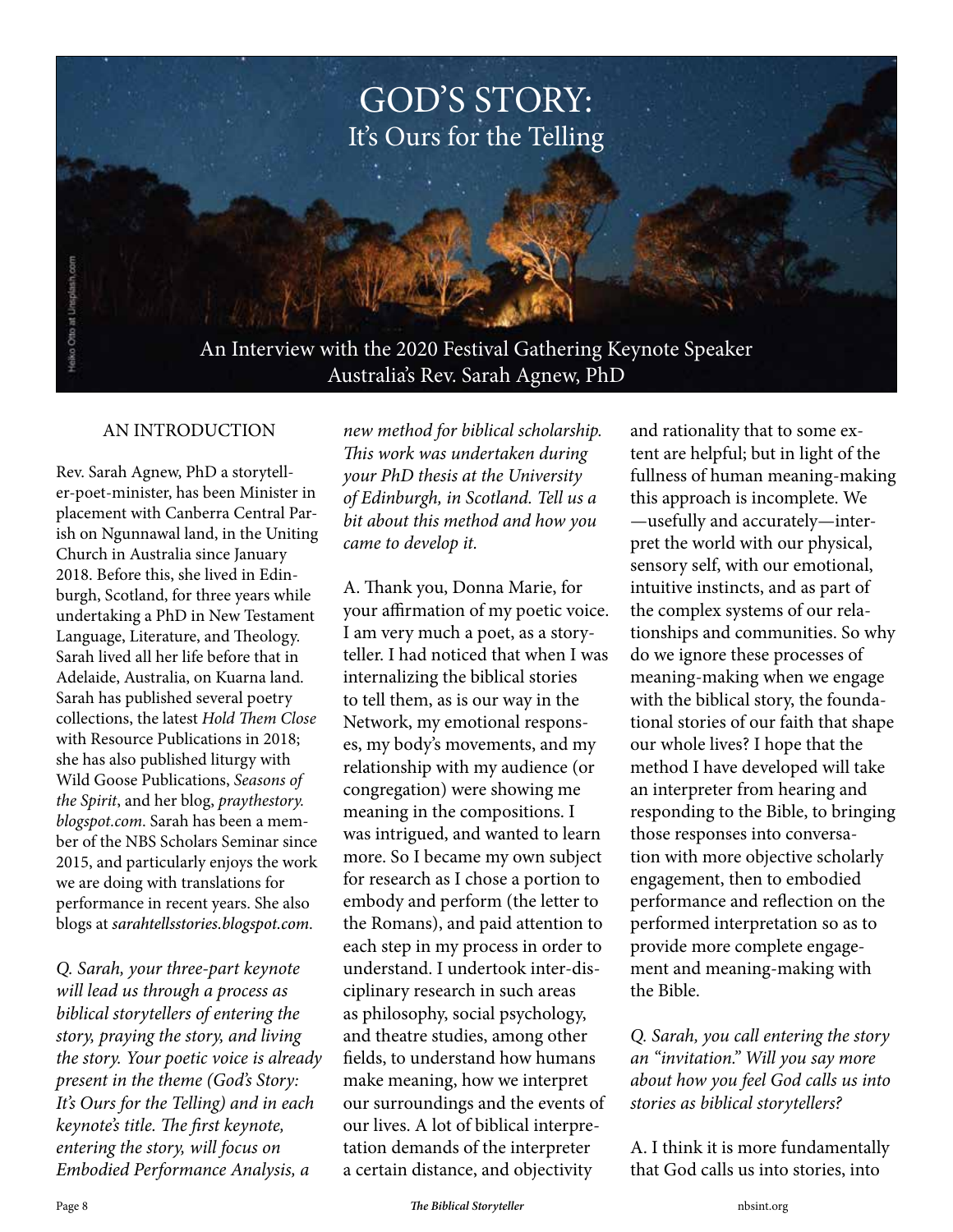God's story, as disciples. And just as our clergy are set apart within many of our Christian traditions for their giftedness and calling to preside for the community, care with the community, remind the community of who God is and who we are, storytellers are particularly gifted at embodying the stories and communicating them faithfully, creatively, in order to extend God's invitation to us all. In the Uniting Church in Australia we celebrate that we are all, clergy and lay, together the priesthood of all believers. We are likewise, all tellers of the stories, storytellers of the art form and everyday storytellers alike. The invitation is woven throughout the biblical story to individuals like Abraham and Sarah who are incredulous and faithful, and to the people set apart to be holy because their God is holy, and they are to remind the rest of the world of who God is. Jesus the Christ embodies the invitation with Wisdom-esque hospitality, seeking out the lost and weaving them back into the story in a way that invites all the "insiders" to follow and repeat.

*Q. Now in your second keynote you're focusing on "response." What do you hope happens when we respond to a story?*

A. You all know what happens when we respond to a story, any story that is told with integrity: we are changed. The important thing about the stories we tell of God is that we do so hoping to be changed by the Holy One, to be touched by the Sacred, to find within the spark of the Divine—and that leads us towards healing, towards hope, towards life. So at the very least, I hope we respond to the stories

as a seed responds to the nurturing earth, unfolding towards our fullness of life. I hope we respond by loving the stories and immersing ourselves in them even deeper. I hope we respond by allowing the stories to shape us according to Wisdom. I hope we respond by living the stories of hope and justice and welcome so as to spread peace in our world.

#### *Q. How does this response lead us to develop worship and devotionals?*

A. This response of living the stories is a response of worship the kind of worship we see in the stories of ancient Israel, where each moment, each act, of the day was undertaken in an attitude of love and honor for (or glorifying of) God.

As we respond to the stories, we shape our prayers by the stories and their non-violent resistance to injustice; their resilient insistence on hope; their generous welcome of the other. And as we pray, we change our hearts. As our hearts are changed, our behavior, our living will change, and in small ways, will change the world.

#### *Q. The third session moves to "commissioning." Do you see this a commissioning of the storyteller or the audience?*

A. The commission to live the story is for audience and storyteller alike, for we, together, are invited into the story, and expected by the story to respond. We tell stories to know who we are, understanding where we've come from, and imagining with hope a future to reach for. The imperative within the stories told in the Bible and through the bodies of

storytellers is for those stories to be taken by all who have ears to hear, and lived: for the Story of God who loves, to be the story we live, for the sake of the world.

*Q. How would you like to see Festival attendees live out what they learn about Embodied Performance Analysis in their work with local churches?*

A. I hope Festival attendees will be equipped and encouraged to attend to their emotional and physical responses to the biblical stories as good and useful tools for interpretation. I hope they will likewise be equipped and encouraged to attend to the stories their communities are living, in order to hear meaning in the biblical stories that will resonate, challenge, and move them ever forward into hope and life. I hope they might be inspired to explore alternative ways of shaping prayer and worship in response to the biblical story and the story of their community. I hope Festival attendees might return to their

churches, seminaries, schools, preaching and reading groups and encourage others to listen to the fullness of their human responding to the Bible. As followers of Jesus, surely we believe him



when he tells us he came that we might enjoy fullness of life. Why, then, would we leave so much of the fullness of our being out of our engagement with the stories that invite us into that life?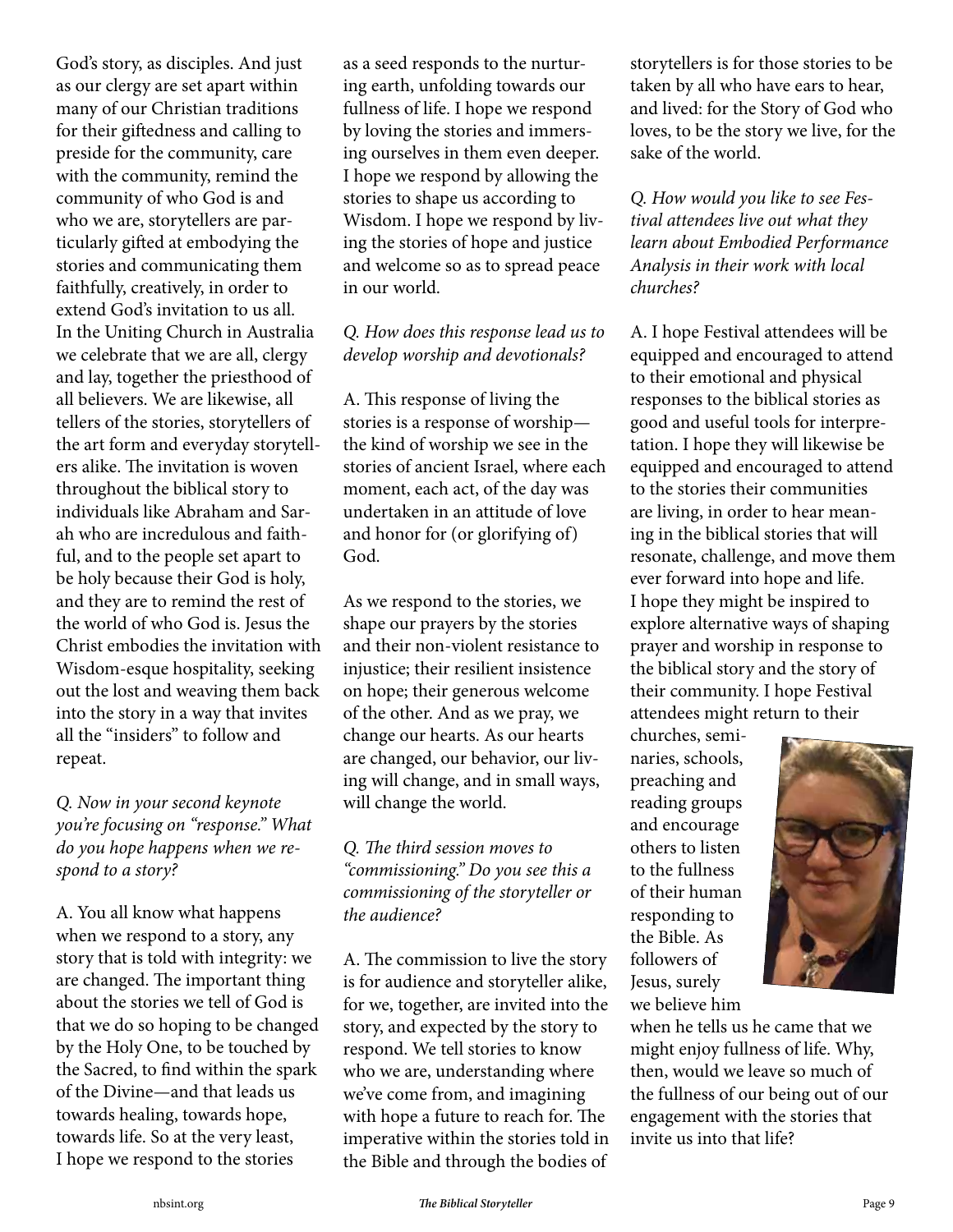# The Problem with Difficult Stories

Reflections on Telling Hosea by NBSI Seminar Scholars

#### **Reflections on Telling Hosea by Cynthia Park, LPC, PhD**

Internalizing biblical text has become a spiritual practice for me since joining the NBSI. I believe this is holy work.



It requires solitude —which refreshes my soul—and voice and movement—activities and resources that ground me emotionally and spiritually. But, the plain truth is that two co-existing realities compete with this holy work. The first is that the hours of internalizing occur in the context of the rest of my life, sandwiched between the banal and the effervescent moments of my day.

The second is that Hebrew language is my work, to the point that I sometimes become desensitized to the trauma of some parts of the narrative. Both of these competing factors figured into my preparing to tell Hosea in the Scholars' Seminar. The combination of a crowded schedule and a reduced sensitivity to traumatic stories confined the passage to a technical rather than a spiritual location within me.

Then came the actual moment of the telling. My portion was Hosea 2. Repeatedly, from God's mouth, Israel is called a "whore" and her children the "offspring of whoring" on whom God will show "no pity." The prophet declares that the whore will be stripped naked and her shame laid bare. "Harsh" hardly describes the overall tone.

Every storyteller knows the phenomenon that is "random" memories triggered through the process of learning and telling biblical stories. The triggered memory for me as I was telling the chapter was a scene from my adolescence, a confrontation between my mother and me in my bedroom. She had discovered evidence of my sexual activity, traces of my frantic research into how to avoid an unwanted pregnancy.

"You, slut," she spat as she walked out of the room, leaving me there wondering whether there would be any chance of us ever discussing what had happened before what happened, happened. Terror and shame competed within my soul.

Here's the thing: I adored my

mother, and she adored me. That wasn't our best moment. She was as frightened as I was. Her palpable outrage was not the full picture of our relationship, not by half. It was the reflection of her feelings of helplessness and fear at what my choices would mean for her life as well as for my life. But, there is no denying that her response at the time wounded me to my core and that, to this day, a part of me limps around feelings of worth and value.

That pitiless moment so many years ago surfaced with a vengeance during the NBS Seminar, and I struggled to see how telling Hosea publicly would glorify God or be a winsome witness to the love of God. For me, the decision to remove it from the menu was grounded in the ethics of biblical storytelling.

I believe we have a duty to hold in our consciousness the knowledge of human psychology and social reality. The structure of the annual Festival Gathering simply does not allow for intensive emotional support for all attendees for whom this biblical story, in particular, might trigger memories of past trauma.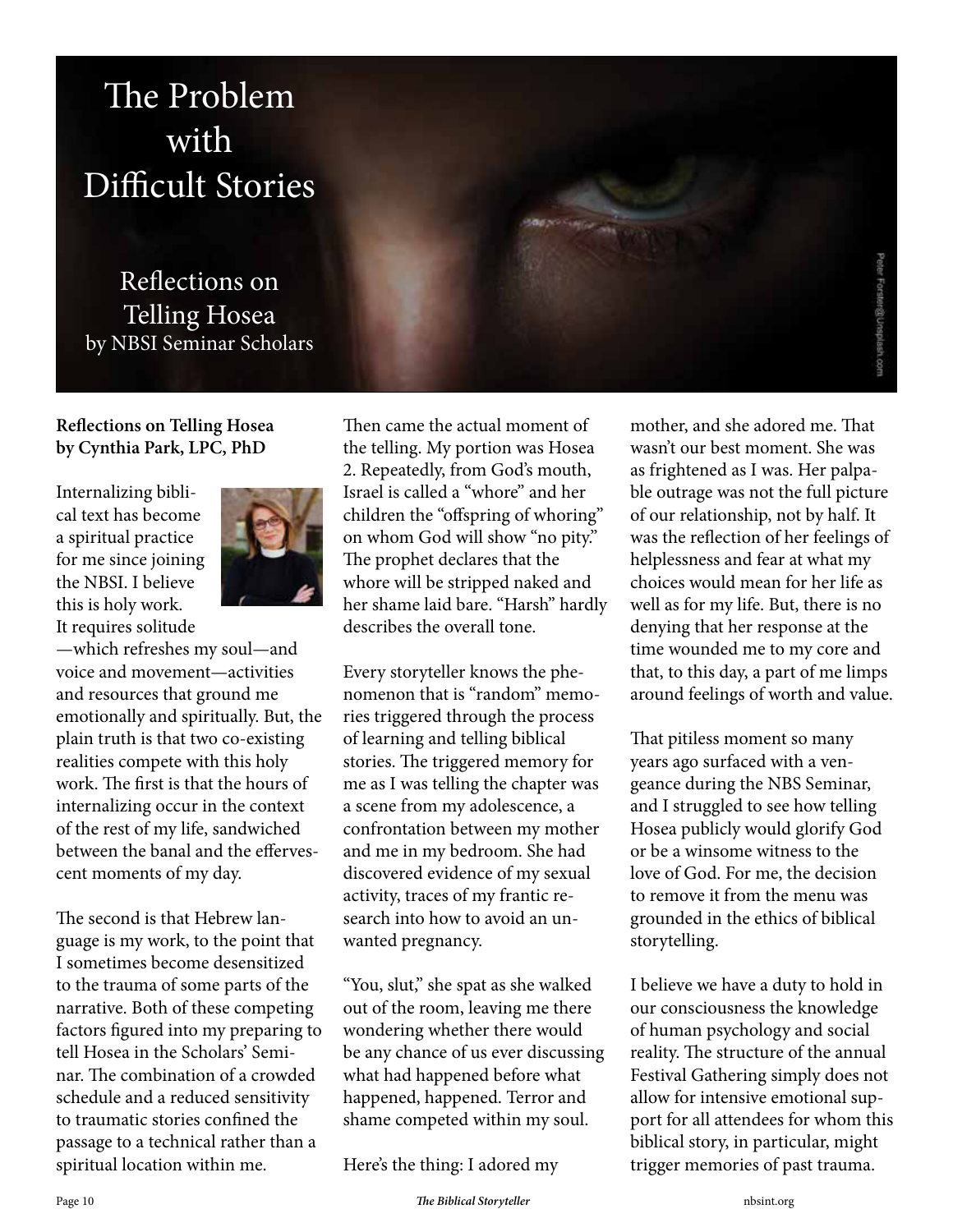#### **Reflections on Hosea by Cliff Barbarick, PhD**

I agree with Cynthia that Hosea would be inappropriate as an NBSI Epic Telling. Our current structure does not include space for communal debriefing. I think it would be harmful to expose our community to the violence and raw pain of Hosea and then simply dismiss everyone for the evening to go their separate ways. I also worried about the storytellers for the Epic. We would be inviting them into some dark places by assigning them to internalize and tell sections of Hosea. They might be living with these passages for months, maybe in isolation, before connecting with the nurturing community at the Festival Gathering.

My passage was Hosea 10:1–15. It opens with the metaphor of a fruitful vineyard. "Israel is a growing vine that yields its fruit," sings the prophet. But that hopeful image crumbles almost as soon as it's introduced. "The more his fruit increased . . . the more altars he built" (CEB). And from this turning point, the prophet pours out an (almost) unrelenting flood of invective that crescendos throughout the rest of the chapter. God's tender care for his people, like a vine-dresser's careful cultivation of her vine, is met with abandonment. Those he loves have chosen to love someone else. The images of punishment that follow, therefore, find their root in the pain of abandonment. God expresses anger but anger isn't the primary emotion. The spring that feeds the rising flood is woundedness.

The prophet expresses an intense and raw pain masked as anger. The

steady beat of the pain takes a heavy toll on a listener, but occasional cracks in the mask of anger create achingly tender moments. As God lists the things for which Israel, his bride, should be punished, finally—after 13 verses of angry venting—he reveals the wound: "She forgot me."

The major tension I felt in Hosea is between the anger of a jilted lover and the more hidden, but also deeper, pain and woundedness that undergirds that anger. The pain is always there, throbbing underneath the surface.

This raised questions for me about how to interpret the entire book. Am I meant to understand the visions of Hosea as punishment? Or, am I meant to understand them primarily as expressions of pain rooted in deep love? If that's case, these aren't visions of what God would ever do to his chosen people—these are the pain of his own hurt at the hands of his beloved people—poetic revelations of God's heart, expressed in the terms of broken human relationships (which, unfortunately, we understand all too well).

I think a study of Hosea would work best in a small group setting in a community that is willing to honestly wrestle with unsettling images of God. In his *Opening the Bible*, Thomas Merton warns that, "It is the very nature of the Bible to affront, perplex and astonish the human mind." Hosea can certainly evoke those kinds of responses! Those who really hear it are likely to be horrified, frightened, and puzzled. This can be good, but it won't be easy. And it shouldn't be done alone.

# ZOOM in and WARM UP

When you register for the Festival Gathering in 2020, you'll be invited to attend a new virtual gathering! Get your heart and mind prepared for this year's Festival. Dive into our theme stories. connect with the tribe. and get in that biblical storytelling groove! Saturday, July 18 at 10 a.m. EST



### **GOD'S STORY:** It's Ours for the Telling

### **INTRODUCTION TO BIBLICAL STORYTELLING**

### **FREE WEBINAR**

with Dr. Tracy Radosevic Dean of the NBSI Academy for Biblical Storytelling

The word is alive in you, now it's time to share.

Discover the craft of biblical storytelling and reinvigoriate your ministry.



Register online: nbsint.org/freewebinar

Lift your voice. Share the Word.